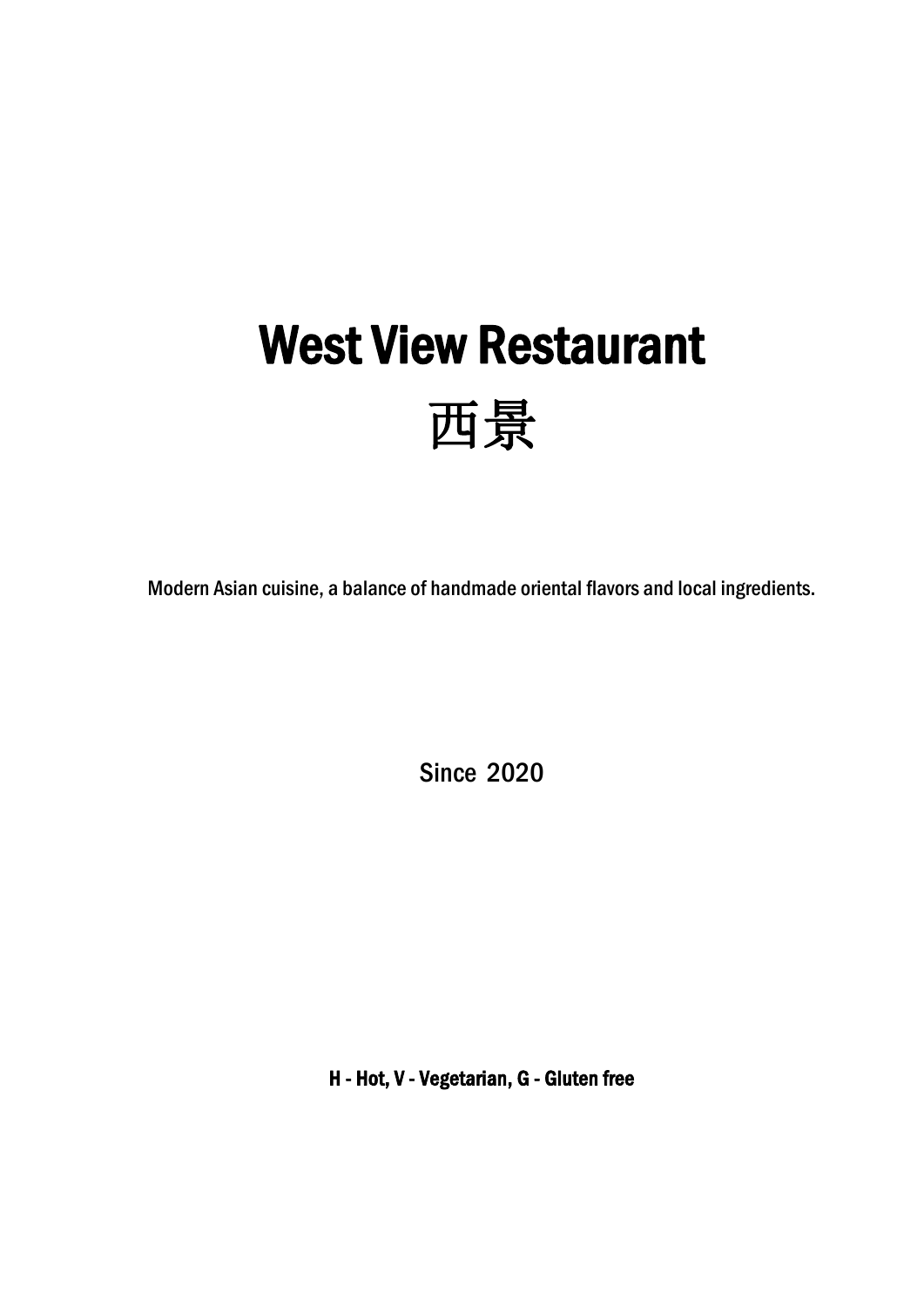# Starter/Side dish

|                                                                                       | <b>Small</b>                 | <b>Large</b>                        |
|---------------------------------------------------------------------------------------|------------------------------|-------------------------------------|
| Salt and Pepper Chips (H, G, V)                                                       | £4.50                        | £7.99                               |
| Edamame $(G, V)$                                                                      | £3.75                        | £6.99                               |
| <b>Wakame</b> $(G, V)$<br>(Japanese seaweed salad)                                    | £3.50                        | £6.50                               |
| Vegan Spring roll (v)                                                                 |                              | £4.59 (6 pieces) £9.59 (12 pieces)  |
| <b>Duck Spring roll</b>                                                               |                              | £6.99 (6 pieces) £11.99 (12 pieces) |
| <b>Yakitori</b><br>(Chicken stewer with onion and peppers)                            |                              | £5.95 (3 pieces) £9.95 (6 pieces)   |
| <b>Lamb Shish</b><br>(Lamb stewer with onion and peppers)                             |                              | £6.95 (3 pieces) £11.95 (6 pieces)  |
| <b>Tempura</b>                                                                        | £5.59 (Veggie) £6.59 (Mixed) |                                     |
|                                                                                       | £7.59 (King Prawn)           |                                     |
| Gyoza $(w)$<br>(Grilled vegetarian dumpling)                                          |                              | £3.95 (3 pieces) £6.95 (6 pieces)   |
| Miso Soup $\omega$                                                                    | £3.95                        |                                     |
| <b>Donburi</b> $(G, V)$<br>(Janpanese rice)                                           | £2.50                        |                                     |
| Chahan $(G, V)$<br>(Egg fried rice with carrots and peas)                             | £3.50                        |                                     |
| Yakisoba <sub>(v)</sub><br>(Fried thin egg noodle with onion, pepper and bean sprout) | £4.50                        |                                     |
| <b>Prawn Cracker</b>                                                                  | £2.99                        |                                     |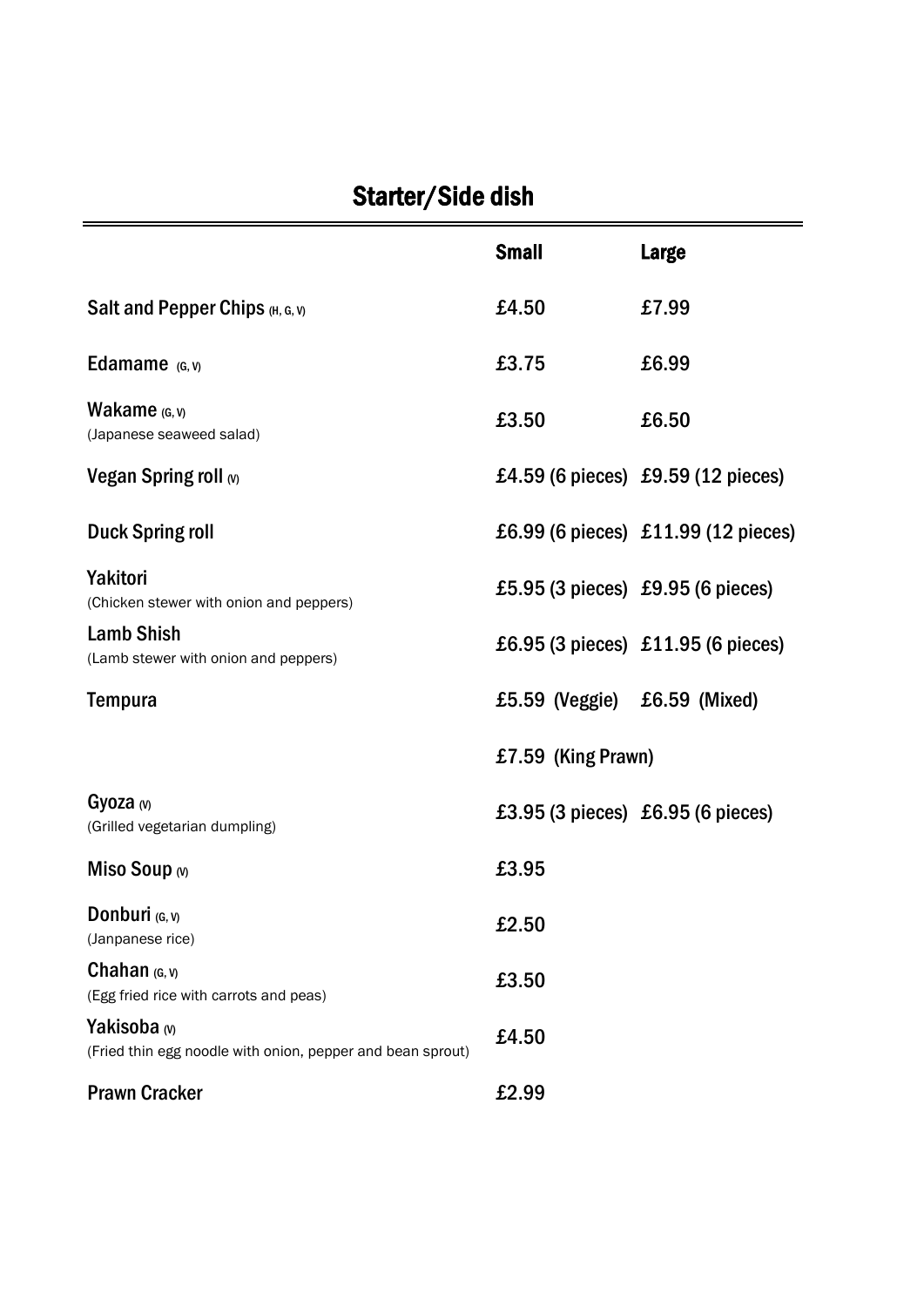# Classic Mains

÷.

| Yakisoba                                                                                                              | King Prawn £12.95 Beef £12.50    |                   |
|-----------------------------------------------------------------------------------------------------------------------|----------------------------------|-------------------|
| (Fried thin egg noodles with bean sprout and colour<br>pepper)                                                        | Chicken £10.95                   | Vegetarian £10.50 |
| Yakiudon                                                                                                              | King Prawn £12.95 Beef £12.50    |                   |
| (Fried thick noodles with bean sprout and colour<br>pepper)                                                           | Chicken £10.95                   | Vegetarian £10.50 |
| Salt & Pepper $(H)$<br>(Served with garlic, onion and fresh chilli)                                                   | King Prawn £14.50 Chicken £12.95 |                   |
| Ku Pao (H)<br>(Served with onion, carrot, cashew nuts, bamboo shoot King Prawn £13.50 Chicken £11.95<br>and cucumber) |                                  |                   |
| <b>Sweet &amp; Sour</b>                                                                                               | King Prawn £13.50 Pork £12.50    |                   |
| (Served with onion, green pepper, pineapple and carrot<br>in special handmade sweet and sour sauce)                   | Chicken £11.95                   |                   |
| Ma Po Tofu $(H)$                                                                                                      | £11.95                           |                   |
| <b>Lemon Chicken</b><br>(Chicken breast with fresh lemon in custard)                                                  | £12.95                           |                   |
| <b>Beef in Black Bean Sauce</b><br>(Served with onion, pepper and bamboo shoot in<br>handmade black bean sauce)       | £14.50                           |                   |
| <b>Crispy Roasted Duck</b><br>(Served with duck pancakes and cucumber in<br>handmade duck sauce)                      | £18.95 Half                      | £34.95 Whole      |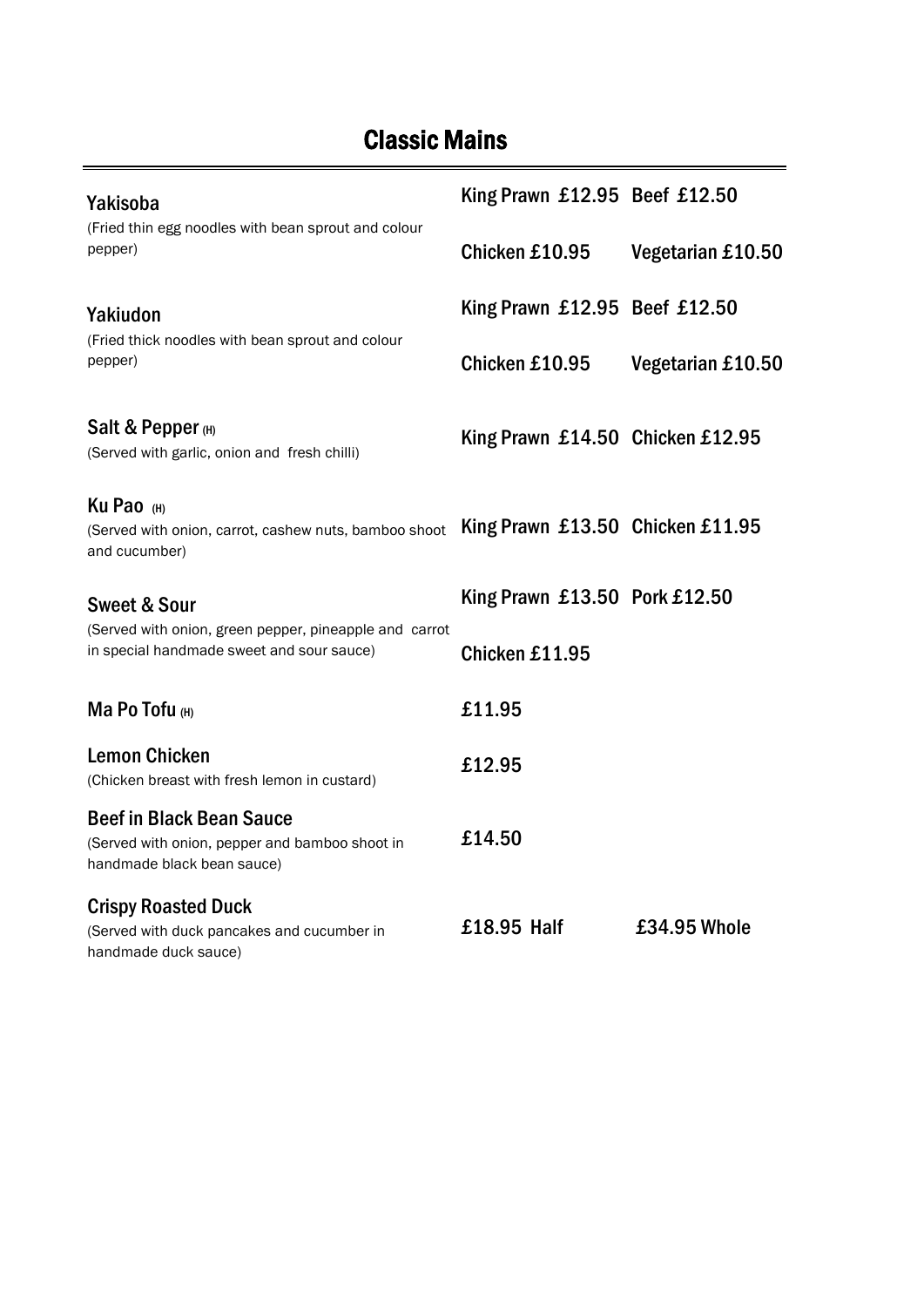# West View Chef Special

#### Bibimbap (H)

| (Rice mixed with bean sprout, carrot,<br>spinach, egg, onion and mushroom served<br>with special Korean chilli sauce)             | Beef £14.50      |                    | Chicken £13.50 Vegetarian £11.50 |
|-----------------------------------------------------------------------------------------------------------------------------------|------------------|--------------------|----------------------------------|
| West View Grilled Beef Lettuce Wrap<br>(grilled beef, onion and chilli served along<br>with Korean chilli source in lettuce wrap) | £14.50           |                    |                                  |
| <b>Korean Fried Chicken (Spicy/original)</b>                                                                                      | £9.95 (5 pieces) | £18.95 (10 pieces) |                                  |

# Rice Dishes

All rice dishes served with a portion of Japanese rice, add £3.00 to upgrade to fried egg rice or fried noodles.

| <b>Teriyaki</b><br>(Served with broccoli and carrots)                                                                                | Salmon £14.95                  | Gyudon (Beef)<br>£13.95        | Chicken £12.95 |
|--------------------------------------------------------------------------------------------------------------------------------------|--------------------------------|--------------------------------|----------------|
| Katsu<br>(Bread crumbled pork/chicken served with<br>lettuce)                                                                        | <b>Chicken Katsu</b><br>£12.95 | <b>Pork Katsudon</b><br>£13.95 |                |
| Japanese Curry (H)<br>(Special Japaness curry served with potato,<br>carrots, peas and onion)                                        | Chicken £13.95                 | Vegan £11.95                   |                |
| Katsu Curry (H)<br>(Bread crumbled pork/chicken served along<br>with special Japaness curry with potato,<br>carrots, peas and onion) | <b>Chicken Katsu</b><br>£14.95 | <b>Pork Katsudon</b><br>£15.95 |                |
| Chahan $(G)$<br>(Egg fried Japanese rice with pea and carrot)                                                                        | King Prawn £12.95 Beef £11.95  |                                | Chicken £10.95 |
|                                                                                                                                      | Vegetarian £9.95               |                                |                |
| <b>West View Assorted Stir Fry Veggies</b><br>(Sweet Cabbage, Pepper, Onion and<br>(H)<br>mushroom)                                  | £10.95                         |                                |                |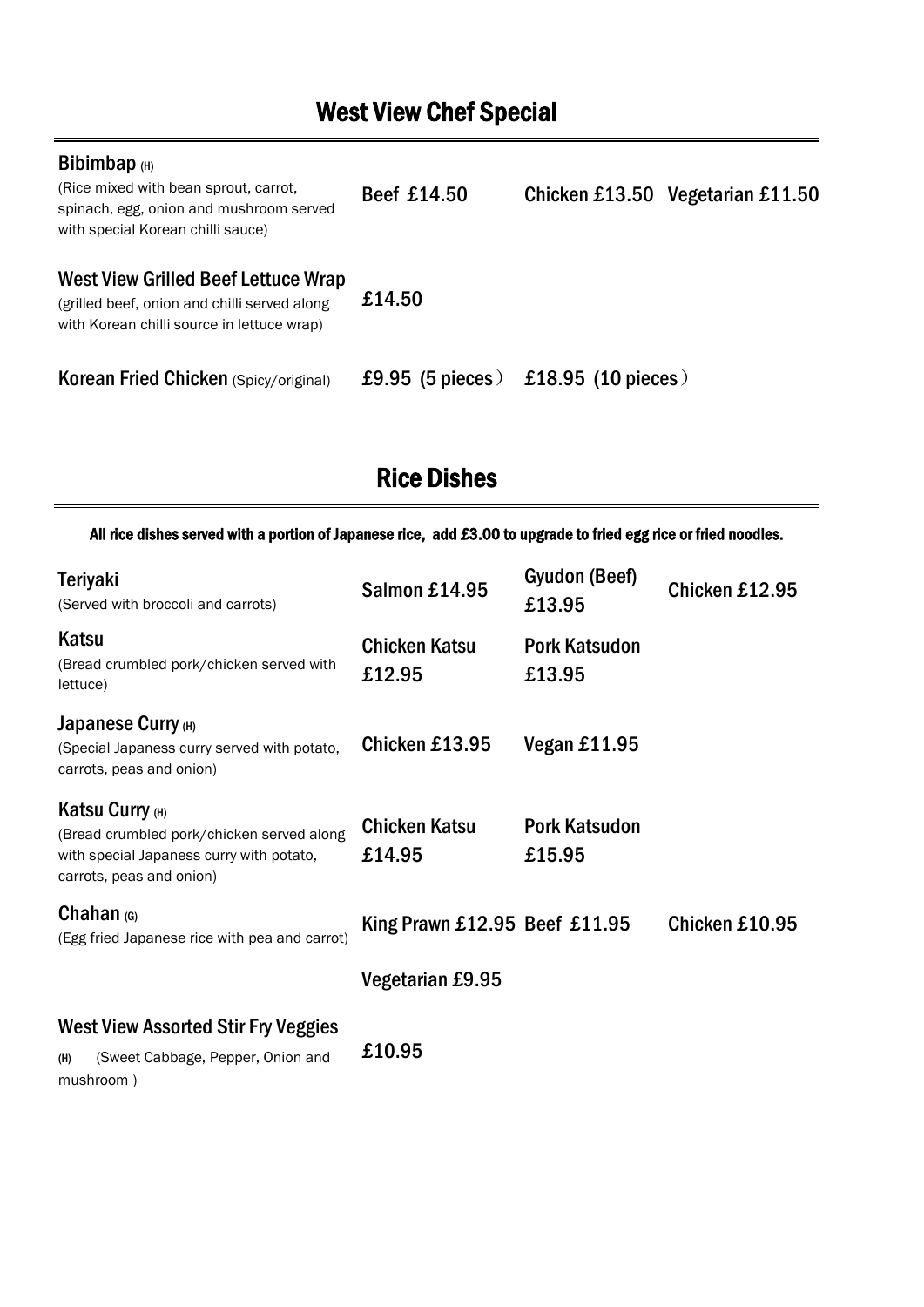# West View Sushi Menu

|                                                                        | 4 pieces | 8 pieces |
|------------------------------------------------------------------------|----------|----------|
| <b>Maki</b>                                                            |          |          |
| (Makizushi is made by wrapping up fillings in rice and nori seaweed.)  |          |          |
| <b>Fish</b><br>(Salmon/Tuna/King Prawn with Cucumber, Oshinko, Carrot) | £6.99    | £12.95   |
| <b>Chicken</b><br>(Crumbled Chicken, Cucumber, Oshinko, Carrot)        | £6.59    | £10.95   |
| Vegan<br>(Cucumber, Avocado, Oshinko, Carrot)                          | £5.59    | £9.95    |

#### Ura-maki

(Maki turned inside out, a sushi roll consisting of sushi rice, two or three types of stuffing and a sheet of seaweed, rolled so that the seaweed is on the inside and the rice on the outside.)

| <b>Fish</b><br>(Salmon/Tuna/King Prawn with Cucumber, Oshinko, Carrot, Sesame) | £7.59 | £13.59 |
|--------------------------------------------------------------------------------|-------|--------|
| <b>Chicken</b><br>(Crumbled Chicken, Cucumber, Oshinko, Carrot, Sesame)        | £7.59 | £13.59 |
| Vegan<br>(Cucumber, Avocado, Oshinko, Carrot, Sesame)                          | £6.59 | £10.95 |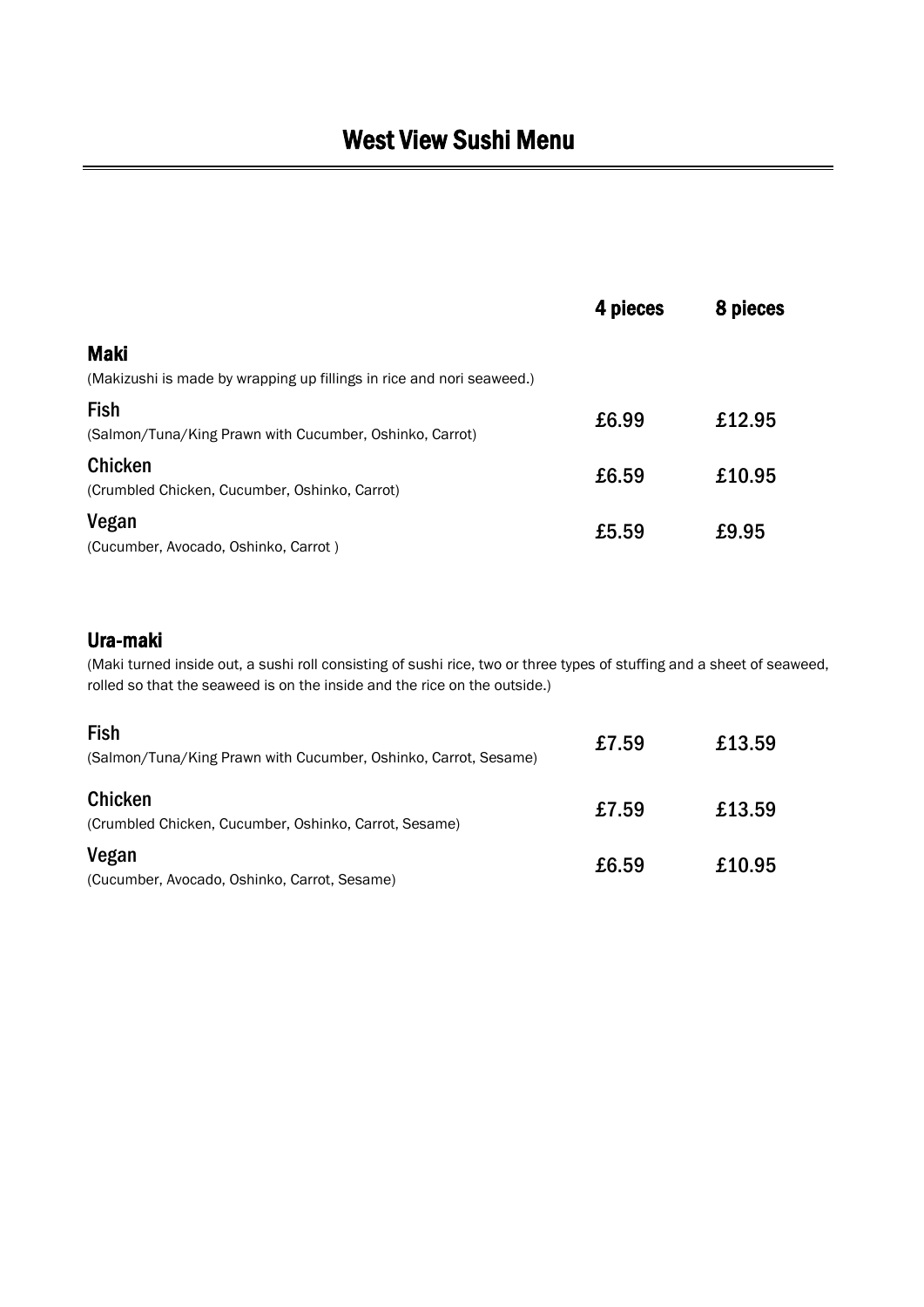#### Continue...

|                                                                                                          | 4 pieces | 8 pieces |
|----------------------------------------------------------------------------------------------------------|----------|----------|
| <b>Nigiri</b><br>(A thin slice of raw or cooked fish/meat/Veg is layered atop a mound of vinegary rice.) |          |          |
| <b>Tuna</b>                                                                                              | £7.59    | £13.59   |
| <b>Salmon</b>                                                                                            | £7.59    | £13.59   |
|                                                                                                          |          |          |
| <b>King Prawn</b>                                                                                        | £7.59    | £13.59   |
| <b>Beef</b>                                                                                              | £7.59    | £13.59   |
| <b>Chicken</b>                                                                                           | £6.99    | £12.59   |
| Avocado                                                                                                  | £6.59    | £11.59   |

#### Gunkan-maki

(Small oblong shaped sushi rice balls are wrapped with Nori, and covered with various toppings.)

| <b>Salmon</b>                       | £7.59 | £13.59 |
|-------------------------------------|-------|--------|
| <b>Tuna</b>                         | £7.59 | £13.59 |
| <b>Chicken Mayo &amp; Sweetcorn</b> | £6.99 | £12.59 |
| Chuka                               | £6.99 | £12.59 |
| <b>Sweet corn</b>                   | £5.59 | £9.59  |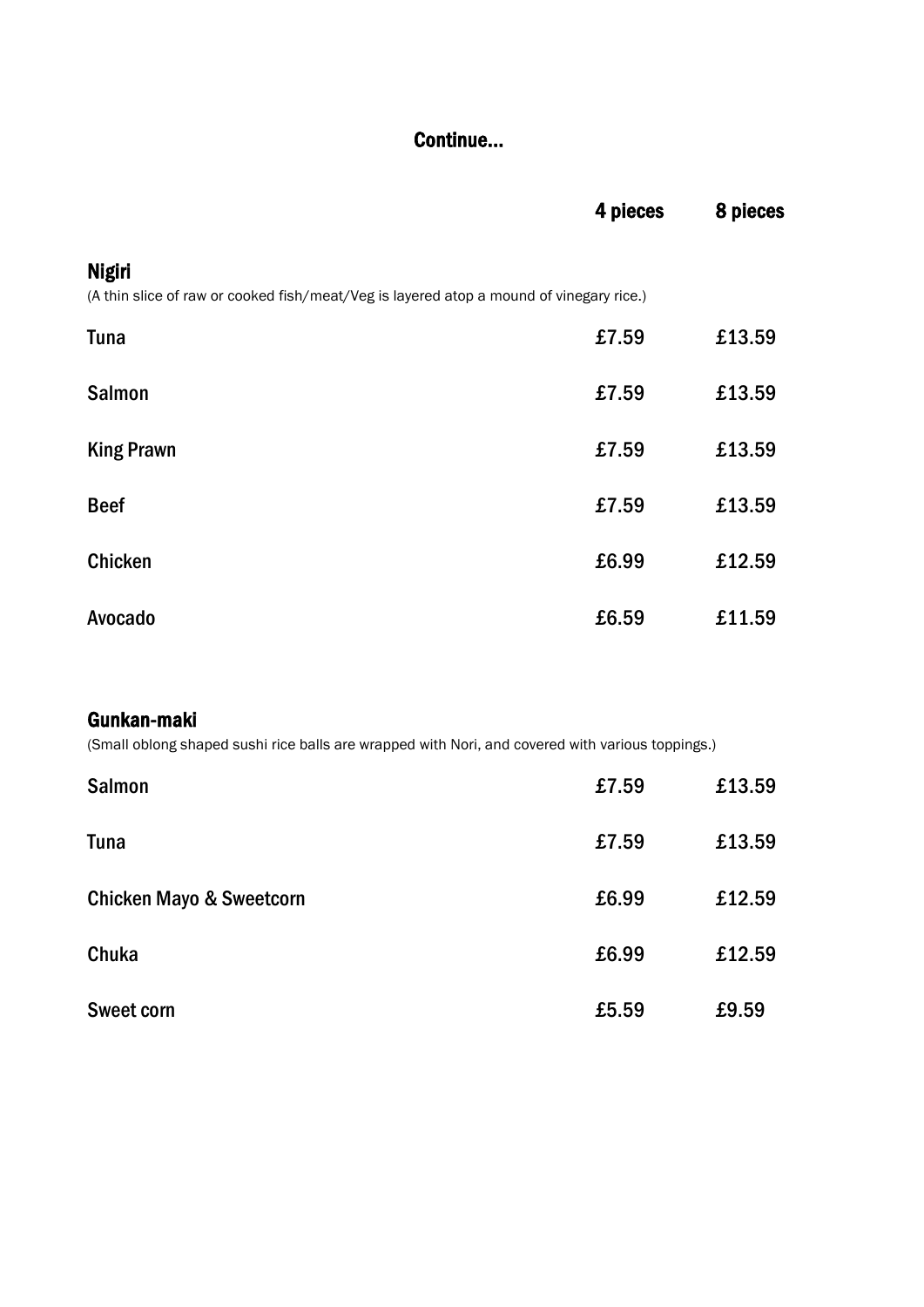### Continue...

| <b>Classic Sushi Rolls</b><br><b>West View special crunchy roll</b><br>£6.99<br>£12.99<br>(Breadcrumbles, Avocado, Cucumber, Crab stick)<br><b>California roll</b><br>£13.99<br>£7.99<br>(Tobiko, Avocado, Cucumber, Crab stick)<br>Philadelphia roll<br>£7.99<br>£13.99<br>(Philadelphia cheese, Salmon, Cucumber, Sesame)<br><b>Oshizushi</b><br>£7.99<br>£13.99<br>(Avocado/Salmon, Cucumber, Crab Stick) | 4 pieces | 8 pieces |
|--------------------------------------------------------------------------------------------------------------------------------------------------------------------------------------------------------------------------------------------------------------------------------------------------------------------------------------------------------------------------------------------------------------|----------|----------|
|                                                                                                                                                                                                                                                                                                                                                                                                              |          |          |
|                                                                                                                                                                                                                                                                                                                                                                                                              |          |          |
|                                                                                                                                                                                                                                                                                                                                                                                                              |          |          |
|                                                                                                                                                                                                                                                                                                                                                                                                              |          |          |
|                                                                                                                                                                                                                                                                                                                                                                                                              |          |          |
|                                                                                                                                                                                                                                                                                                                                                                                                              |          |          |

## West View Sushi Box (16 pieces)

| <b>Seafood Combo</b> | £32.95 |
|----------------------|--------|
| Meat feast           | £29.95 |
| Vegetarian plater    | £25.95 |
| Sushi all in one     | £29.95 |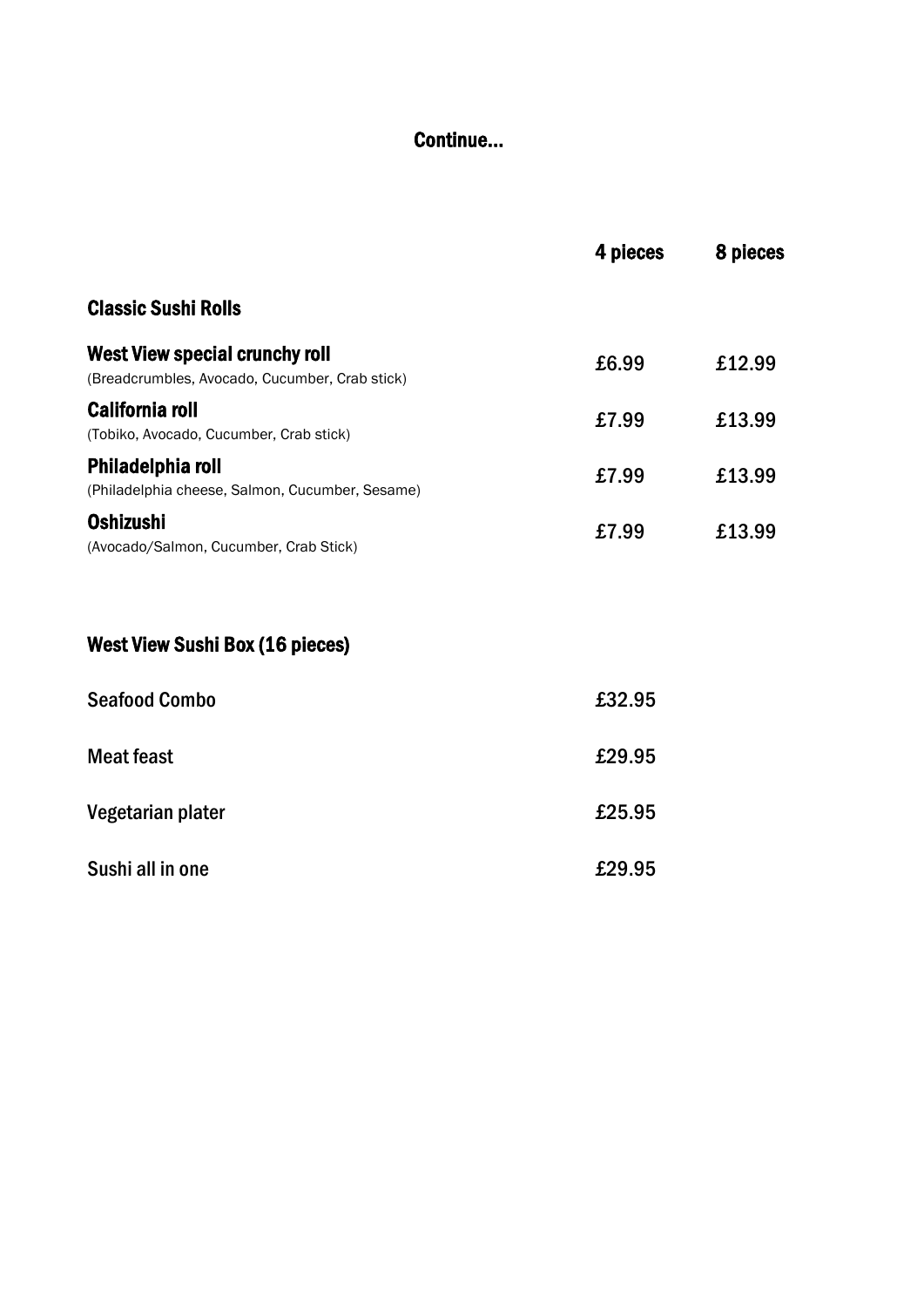# Kids Menu

All rice dishes served with a portion of Japanese rice, add £2.00 to upgrade to fried egg rice or fried noodles.

| <b>Teriyaki</b><br>(Served with broccoli, carrots, onion)                                                                            | Salmon £9.50                  | Gyudon (Beef)<br>£8.50        | Chicken £7.95 |
|--------------------------------------------------------------------------------------------------------------------------------------|-------------------------------|-------------------------------|---------------|
| Katsu<br>(Bread crumbled pork/chicken served with<br>Salad)                                                                          | <b>Chicken Katsu</b><br>£8.50 | <b>Pork Katsudon</b><br>£8.50 |               |
| Japanese curry (H)<br>(Special Japaness curry served with potato,<br>carrots, peas and onion)                                        | Chicken £8.50                 | Vegan £7.50                   |               |
| Katsu Curry (H)<br>(Bread crumbled pork/chicken served along<br>with special Japaness curry with potato,<br>carrots, peas and onion) | <b>Chicken Katsu</b><br>£9.95 | <b>Pork Katsudon</b><br>£9.95 |               |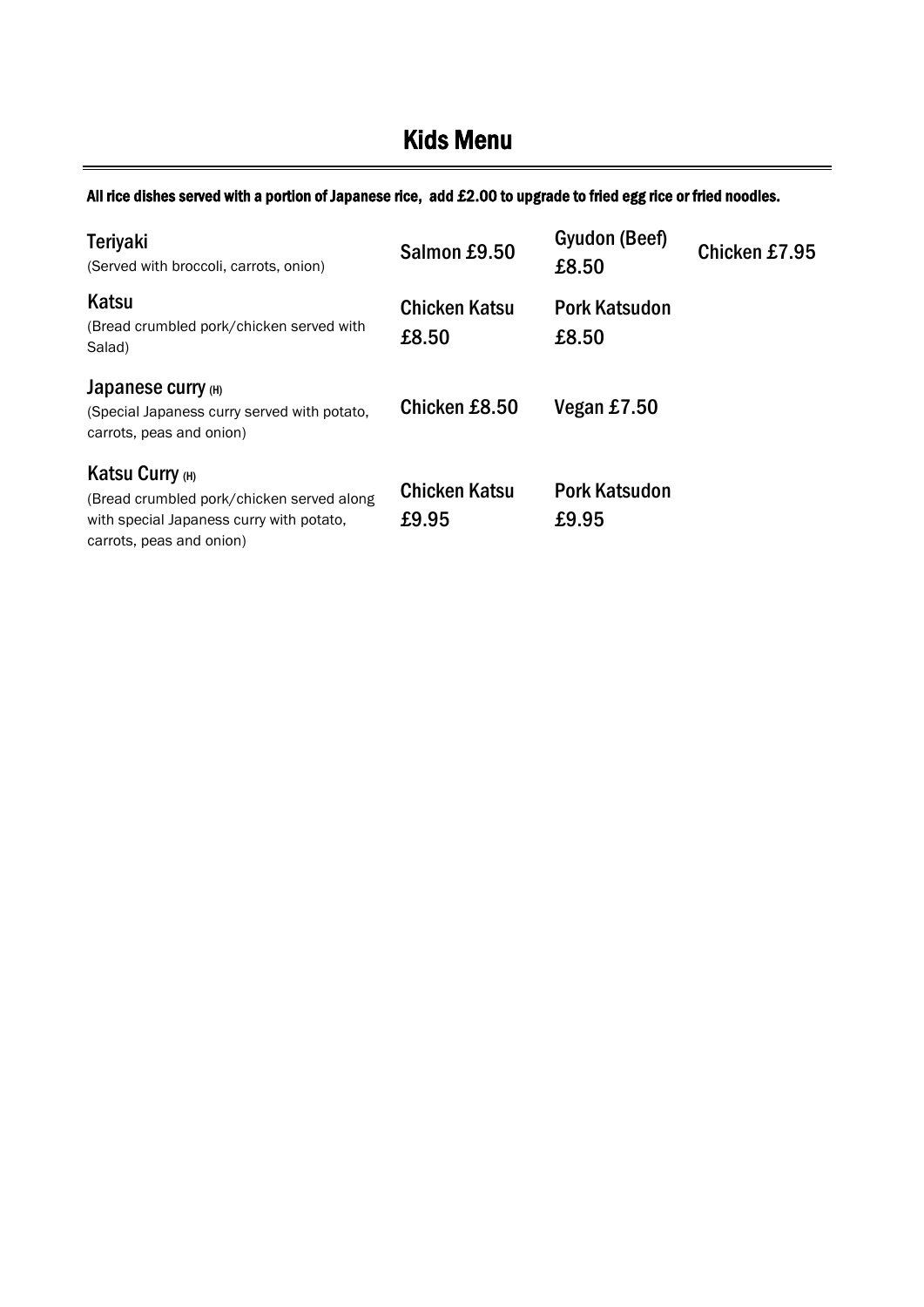# West View Restaurant

# 西景

# Drink List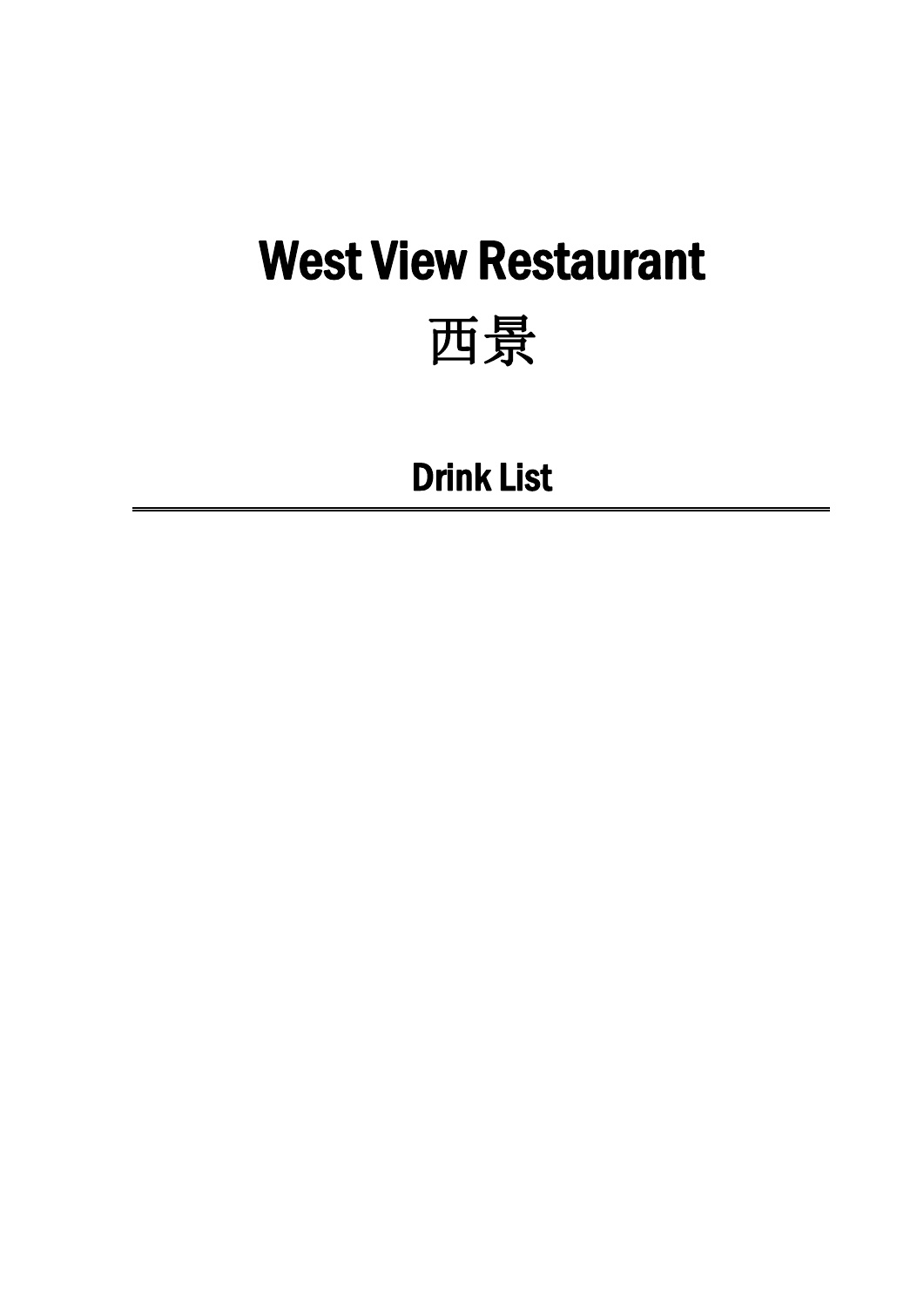### **Alcohol Drink List**

#### **Sake**

#### **Classic Bamboo Sake 15% (150ml )** £6.59 (Served warm or chilled)

#### **Choya Sake 13.5% (720ml per bottle)** £19.50 (Served warm or chilled)

Very Carefully polished rice fermented at low temperatures gives this traditional sake rich rice centric aromas.

#### **Akashi-Tai Plum Infused Sake 14% (500ml per bottle)**

Produced by 150 years Japanese family brewery in Akashi City. Made with Gohyakumangoku Coffee, roasted walnuts and caramelised onion notes on the palate. Comfortable mouth feeling of tartness and creamy texture with a faint of white Jasmine.

#### **Suntory Whisky 43% (35ml/70ml)** £4.20/£7.59

It brings together old and new- the house of Suntory's proud heritage and its innovative spirit to create blended Japanese Whisky, basil, green apple and honey nose.

#### **Jinzu Gin 41.3% (35ml/70ml)** £4.20/£7.59

Jinzu is the marriage of British gin with the delicate flavour of cherry blossom and yuzu citrus fruit, finished with smooth Japanese sake.

#### **Haku Japanese Craft Vodka 40% (35ml/70ml)** £4.20/£7.59

Made with 100% Japanese white rice, filtered through bamboo charcoal, Haku has an unparalleled soft, round, and subtly sweet taste.

#### **Kwai Feh Liqueur 20% (35ml/70ml)** £4.20/£7.59

Real lychee juice is combined with a neutral base spirit to produce a delicate pink colour, with light floral notes and a well balanced mouth feel.

#### **Beer**

### **Tsingtao Beer 4.8% (330ml per bottle)** £3.60

Premium Chinese Larger Beer which is crisp, sligtly malty and nutty in taste.

#### **Tiger Beer 4.8% (330ml per bottle)** £4.20

Brewed with dedication to a unique Far Eastern recipe since 1932 with the finest quality hops and malted barley.

### **Spirit**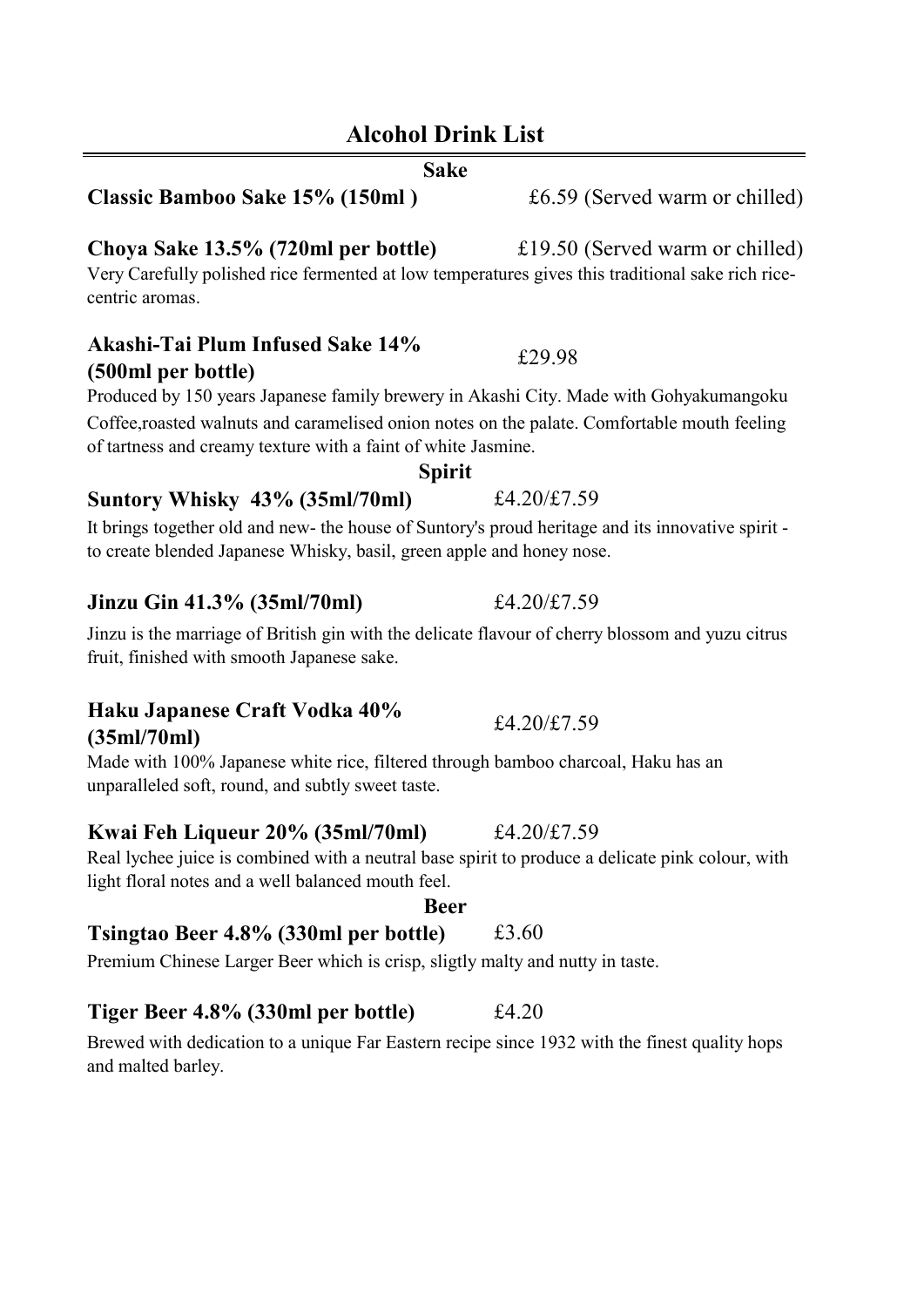| <b>Casa Vista Merlot, Central Valley</b><br>Purple with brick-red highlights, this Merlot has                          | £4.50 125ml<br>£6.50 175ml |  |
|------------------------------------------------------------------------------------------------------------------------|----------------------------|--|
| blackberry and red plum fruit aromas; the palate is soft<br>with plenty of ripe fruit and freshness.                   | £8.50 250ml                |  |
|                                                                                                                        | £19.10 Bottle              |  |
| <b>Finca Las Moras Seremos Malbec</b>                                                                                  | £4.88 125ml                |  |
| A soft, medium to full bodied wine with a ripe red fruit                                                               | £6.88 175ml                |  |
| flavour and an elegant touch of smoke and vanilla.                                                                     | £8.88 250ml                |  |
|                                                                                                                        | £22.88 Bottle              |  |
| Casa Visa Sauvignon Blanc, Central Valley                                                                              | £4.50 $125ml$              |  |
| Pale-straw yellow, showing lively herbaceous aromas with                                                               | £6.50 175ml                |  |
| fruity notes of grapefruit and tropical fruit such as                                                                  | £8.50 250ml                |  |
| pineapple; the finish is crisp and fresh.                                                                              | £19.10 Bottle              |  |
| Vinuva Pinot Grigio delle Venezie                                                                                      | £4.85 125ml                |  |
|                                                                                                                        | £7.85 175ml                |  |
| Delicately flavoured with notes of green apple and pear,<br>the palate is unoaked and refreshing.                      | £9.85 250ml                |  |
|                                                                                                                        | £21.85 Bottle              |  |
| Los Romeros Merlot Rosé, Central Valley                                                                                | £4.50 125ml                |  |
|                                                                                                                        | £6.50 175ml                |  |
| This wine has a strawberry, raspberry and red plum fruit<br>character on the soft, and very approachable palate.       | £8.50 250ml                |  |
|                                                                                                                        | £19.10 Bottle              |  |
| <b>Galanti Prosecco Extra Dry</b>                                                                                      | £26.00 Bottle              |  |
| Shows the typical fruit spectrum of apple and pear with a<br>hint of peach, followed by a fine, persistent, soft fizz. |                            |  |
| <b>Louis Dornier et Fils Brut</b>                                                                                      | £48.00 Bottle              |  |

A light, fresh, vigorously youthful Champagne with a fine, elegant, slightly lemony nose, lively mousse and long, crisp palate. Outstanding value and consistently good. There is a high percentage of Pinot grapes (both Noir and Meunier) in the blend.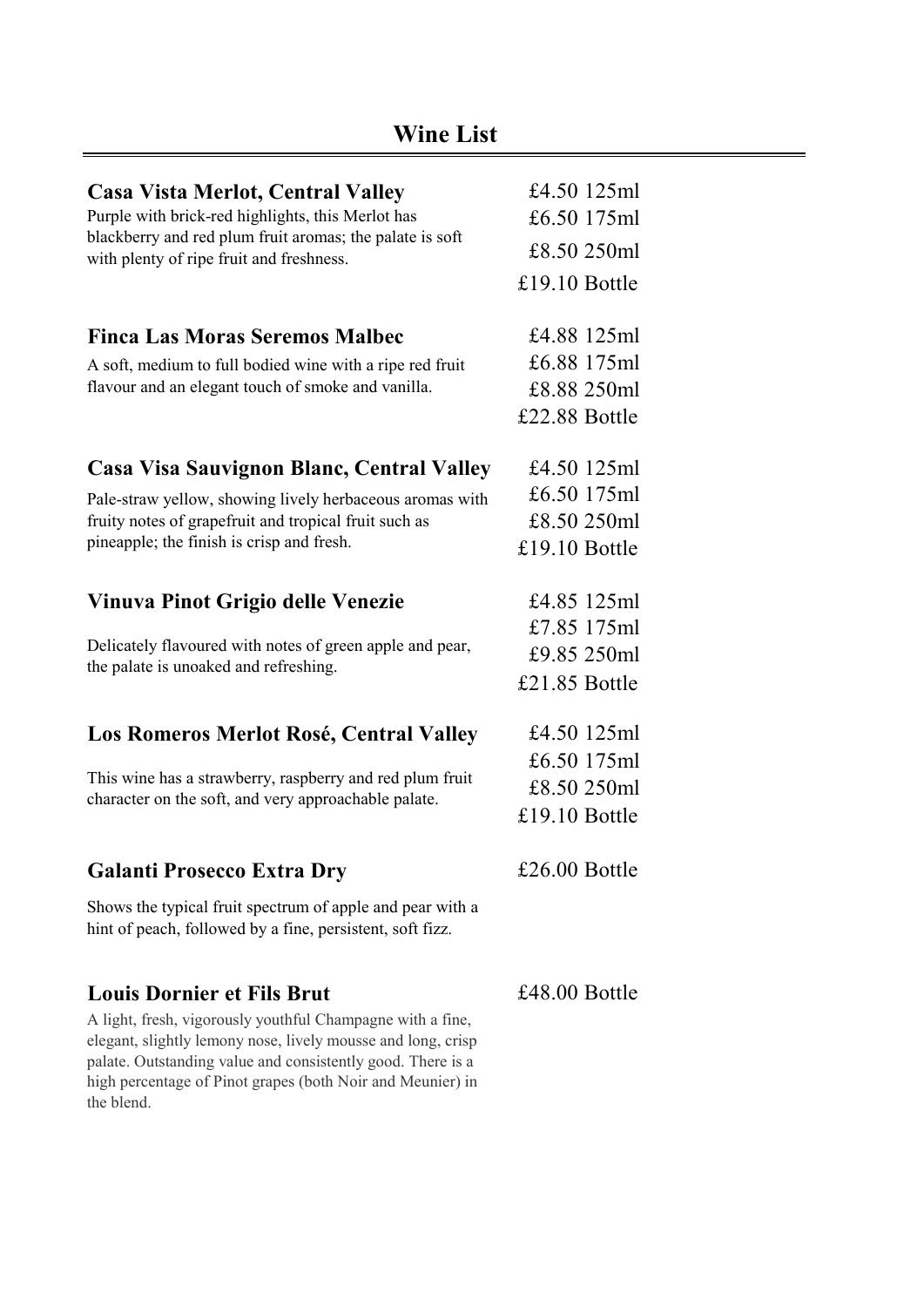## **Non-alcoholic Drink List**

| Soft Drink (Coca-cola, diet coke, sprite, fanta)     | £1.90 |
|------------------------------------------------------|-------|
| Juice (Orange, Mango)                                | £3.00 |
| Large still water                                    | £4.50 |
| Large sparkling water                                | £4.50 |
| <b>Small still water</b>                             | £2.40 |
| <b>Small sparkling water</b>                         | £2.40 |
| <b>Tonic water</b>                                   | £2.90 |
| <b>Appletizer</b>                                    | £2.95 |
| <b>Ginger beer</b>                                   | £2.95 |
| <b>Orange fruit shoot</b>                            | £1.75 |
| <b>Blackcurrant fruit shoot</b>                      | £1.75 |
|                                                      |       |
| Coffee (American white, Latte, Espresso, Cappiccino) | £3.80 |
| Tea (English breakfast tea, Green tea)               | £3.00 |
| <b>Flower Tea</b>                                    | £4.75 |
| <b>Fruit Tea</b>                                     | £4.75 |